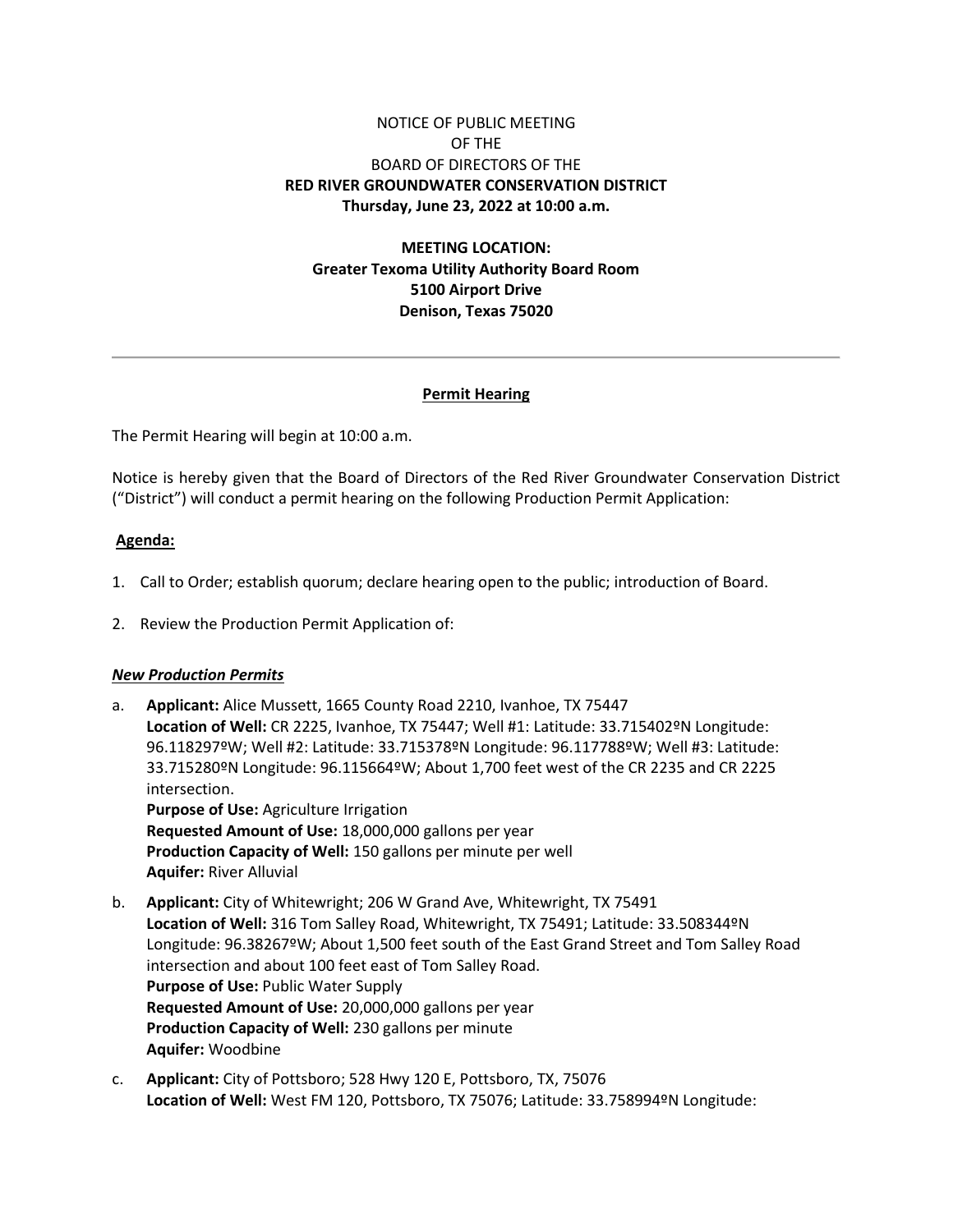96.650126ºW; About 1,200 feet south of the Darter Drive and FM 120 intersection. **Purpose of Use:** Public Water Supply **Requested Amount of Use:** 105,120,000 gallons per year **Production Capacity of Well:** 350 gallons per minute **Aquifer:** Trinity (Antlers)

d. **Applicant:** Greentip Properties LLC; 6911 Colfax Drive, TX 75231 **Location of Well:** CR 2230, Ivanhoe, TX 75447; Latitude: 33.706917ºN Longitude: 96.13475ºW; About 3,800 feet north of the County Road 2230 and FM 1396 intersection and about 300 feet west of County Road 2230. **Purpose of Use:** Agriculture Irrigation and Surface Impoundment(s) **Requested Amount of Use:** 2,000,000 gallons per year **Production Capacity of Well:** 80 gallons per minute **Aquifer:** River Alluvial

## *Permit Amendments*

- e. **Applicant:** Banded Drake Ranch, LLC; 20210 FM 273 Telephone, TX 75488 **Location of Well:** 20210 FM 273 Telephone, TX 75488; Latitude: 33.790242ºN Longitude: 95.938561ºW; About 3,350 feet west of the FM 100 and FM 273 intersection and about 350 feet south of FM 273. **Purpose of Use:** Surface Impoundment(s) for Wildlife Management **Requested Amount of Use:** 23,511,000 gallons per year **Production Capacity of Well:** 150 gallons per minute **Aquifer:** Woodbine **Amendment:** Increasing the requested amount of use from 879,798 to 23,511,000 gallons per year.
- f. **Applicant:** Banded Drake Ranch, LLC; 20210 FM 273 Telephone, TX 75488 **Location of Well:** 20210 FM 273 Telephone, TX 75488; Latitude: 33.790476ºN Longitude: 95.937375ºW; About 3,000 feet west of the FM 100 and FM 273 intersection and about 250 feet south of FM 273. **Purpose of Use:** Surface Impoundment(s) for Wildlife Management **Requested Amount of Use:** 11,880,562 gallons per year **Production Capacity of Well:** 150 gallons per minute **Aquifer:** Woodbine **Amendment:** Increasing the requested amount of use from 10,883,423 to 11,880,562 gallons per year.
- 3. Public Comment on the Production Permit Application (verbal comments limited to three (3) minutes each).
- 4. Consider and act upon the Production Permit Application, including designation of parties and/or granting or denying the Production Permit Application in whole or in part, as applicable.
- 5. Adjourn or continue permit hearing.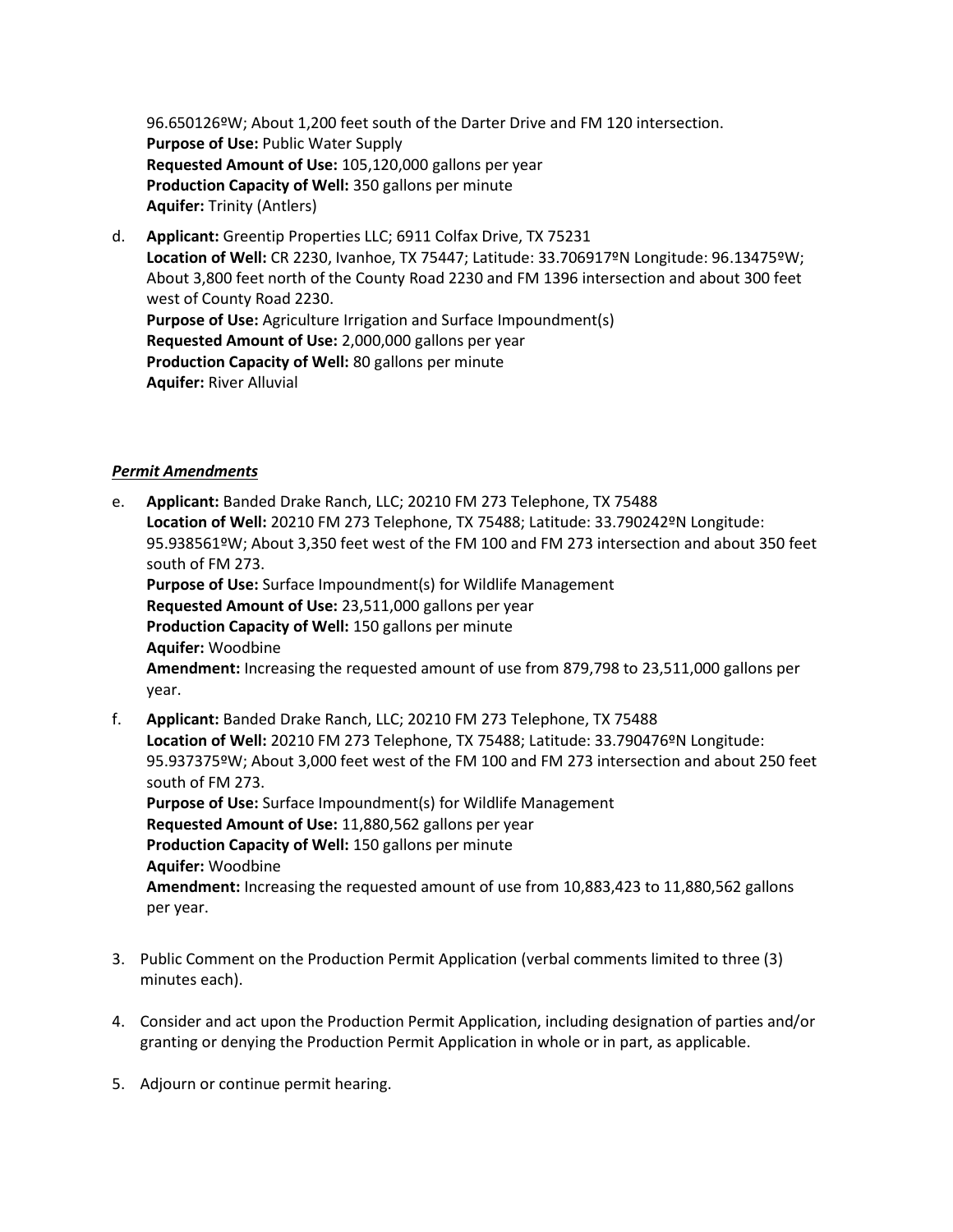## **Public Hearing to Adopt District Management Plan in Fannin and Grayson Counties, Texas**

The Public Hearing will begin upon adjournment of the Permit Hearing.

Notice is hereby given that the Board of Directors of the Red River Groundwater Conservation District ("District") will hold a public hearing, accept public comment, and may discuss and consider adoption of the District's Management Plan in Fannin and Grayson Counties, Texas.

### **Agenda**

- 1. Call to Order; establish quorum; declare hearing open to the public; introduction of Board.
- 2. Review of Management Plan applicable to the District.
- 3. Public Comment on District's Management Plan (verbal comments limited to three (3) minutes each).
- 4. Consider and act upon adoption of the Management Plan applicable to the District.

## **Board Meeting**

The regular Board Meeting will begin upon adjournment of the above noticed Management Plan Hearing.

Notice is hereby given that the Board of Directors of the Red River Groundwater Conservation District ("District") may discuss, consider, and take all necessary action, including expenditure of funds, regarding each of the agenda items below:

### **Agenda:**

- 1. Pledge of Allegiance and Invocation.
- 2. Call to order, establish quorum; declare meeting open to the public.
- 3. Public Comment.
- 4. Consider and act upon approval of Minutes of May 19, 2022, Board Meeting.
- 5. Consider and act upon 2021 Audit
- 6. Budget and Finance.
	- a. Review and approval of monthly invoices.
	- b. Receive monthly financial information.
- 7. Appointment of a Budget Committee.